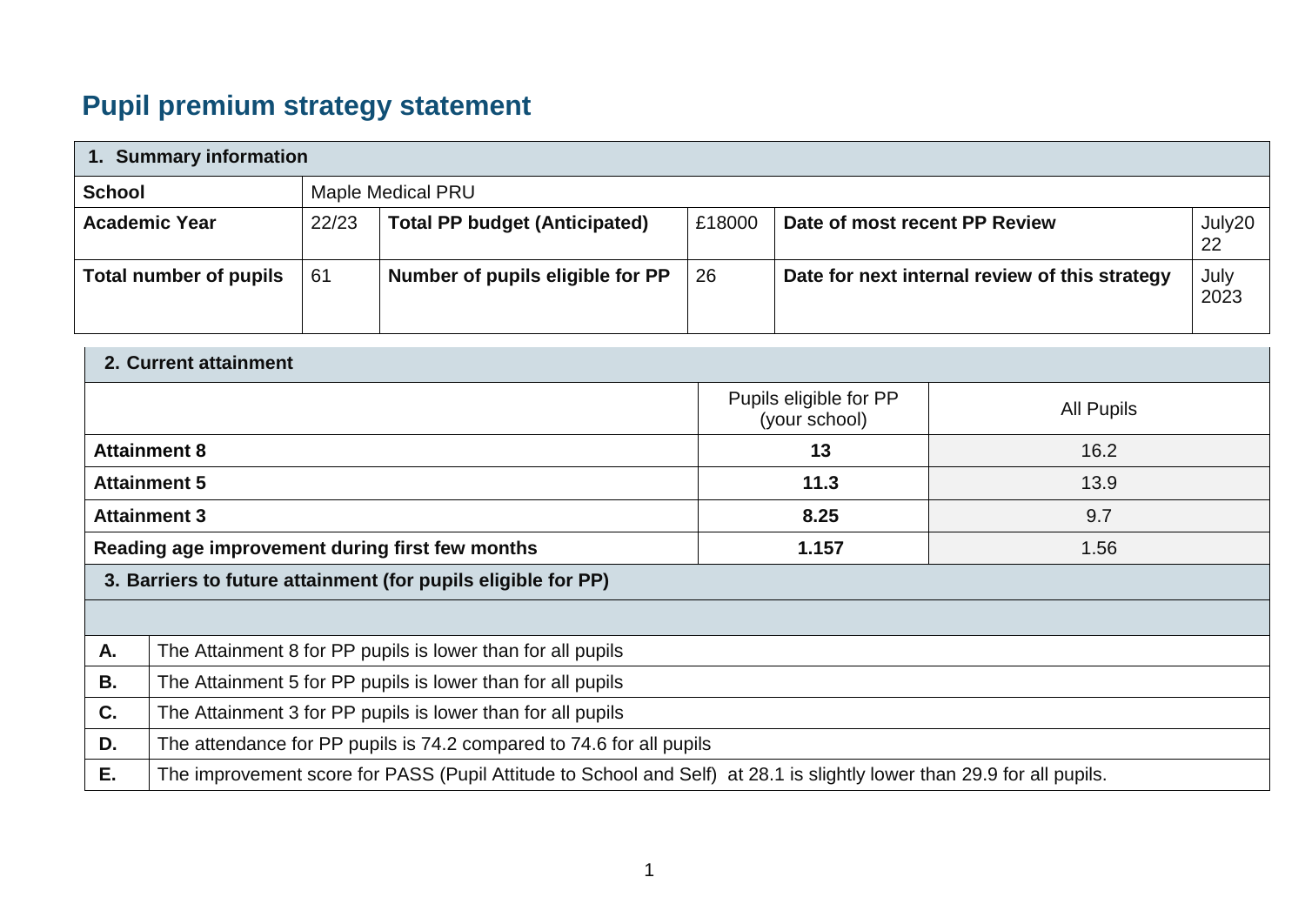| F. | Reading improvements for PP pupils (no previous data but to ensure PP are in line with all pupils)                                |                                                                     |  |  |  |  |
|----|-----------------------------------------------------------------------------------------------------------------------------------|---------------------------------------------------------------------|--|--|--|--|
|    | <b>External barriers</b> (issues which also require action outside school, such as low attendance rates)                          |                                                                     |  |  |  |  |
| F. | The attendance rate last year for pupil premium pupils was 74.2% compared with 74.6% for all pupils                               |                                                                     |  |  |  |  |
|    | 4. Desired outcomes (desired outcomes and how they will be measured)<br>Success criteria                                          |                                                                     |  |  |  |  |
| А. | To further improve the percentage of PP pupils to meet or exceed expected progress<br>To increase to 80%                          |                                                                     |  |  |  |  |
| Β. | Attendance rate to continue to be in line with other Maple pupils<br>At least 80% overall                                         |                                                                     |  |  |  |  |
| C. | Attainment 8, 5 and 3 to increase to 16,<br>Attainment 8, 5 and 3 to be in line with other Maple pupils<br>13 1nd 9 for PP pupils |                                                                     |  |  |  |  |
| D. | PASS score improvements to be in line with all pupils                                                                             | Pupils on average to show an<br>improvement of at least 30 for PASS |  |  |  |  |
| Ε. | Reading ages to improve and to be in line with all pupils                                                                         | PP pupils to make at least expected<br>reading improvements         |  |  |  |  |

| 5. Planned expenditure     |                                                                                                                                                                                             |                                                        |                                                |                           |                                         |  |  |
|----------------------------|---------------------------------------------------------------------------------------------------------------------------------------------------------------------------------------------|--------------------------------------------------------|------------------------------------------------|---------------------------|-----------------------------------------|--|--|
| <b>Academic year 21/22</b> |                                                                                                                                                                                             |                                                        |                                                |                           |                                         |  |  |
|                            | The three headings below enable schools to demonstrate how they are using the Pupil Premium to improve classroom pedagogy, provide<br>targeted support and support whole school strategies. |                                                        |                                                |                           |                                         |  |  |
| <b>Desired outcome</b>     | Chosen action /<br>approach                                                                                                                                                                 | What is the evidence and<br>rationale for this choice? | How will you ensure it is<br>implemented well? | <b>Costs and</b><br>staff | When will you review<br>implementation? |  |  |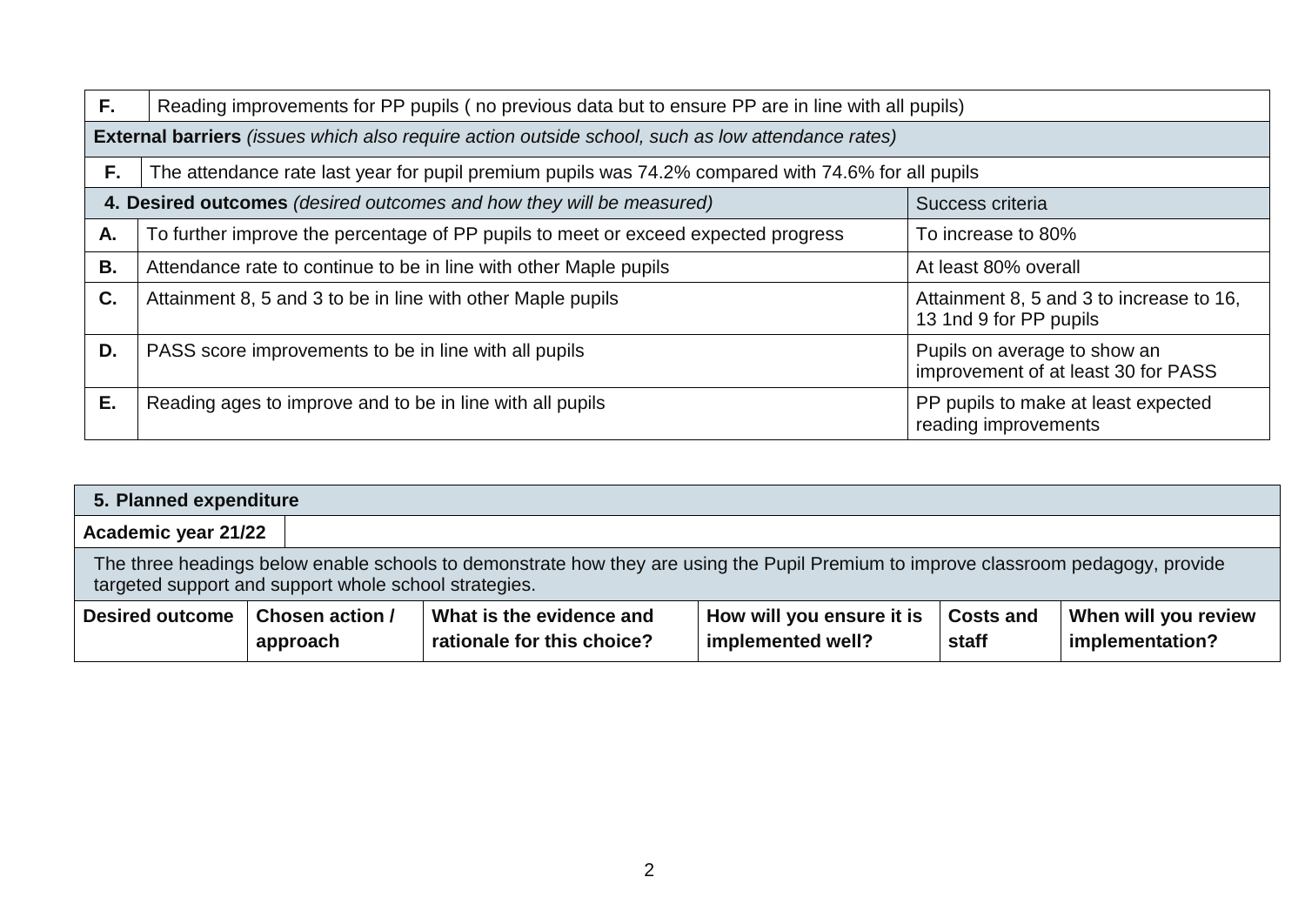| Improve the outcomes at<br>GCSE for all pupils                                           | Increase our curriculum<br>offer to include<br>humanities, leisure and<br>tourism, PE and well<br>being.<br>Give teachers tools to<br>help with planning and<br>assessment | Pupils attainment 8 is lower than national<br>figures due to the resyricted timetable. By<br>increasing the offer, we increase the<br>attainment 8 score. | Learning walks, lesson observations<br>and staff meetings. Investment in<br>Kerboodle and Hodder to support<br>teachers planning, differentiation,<br>assessment and setting objectives.                          | <b>SLT</b><br>Kerboodle<br>maths £400,<br>English £400,<br>Science £650<br>Hodder for other<br>subjects £1000 | September 2023   |
|------------------------------------------------------------------------------------------|----------------------------------------------------------------------------------------------------------------------------------------------------------------------------|-----------------------------------------------------------------------------------------------------------------------------------------------------------|-------------------------------------------------------------------------------------------------------------------------------------------------------------------------------------------------------------------|---------------------------------------------------------------------------------------------------------------|------------------|
| Improved attainment and<br>attendance                                                    | Support the new<br>curriculum by purchasing<br>new ICT equipment                                                                                                           | The new courses as well as existing ones<br>are dependent on up to date ICT<br>equipment                                                                  | GCSE outcomes, learning walks,<br>staff survey                                                                                                                                                                    | 10 laptops<br>£5000<br>10 iPads £2000                                                                         | September 2023   |
| Pupils improved<br>emotional and physical<br>health to improve<br>outcomes for pp pupils | Introduce PE/ health and<br>Well being for all pupils in<br>each key stage.<br>Improve the outdoor<br>environment<br>Improve access to music                               | Pupils improved health enables them to<br>improve learning. Also there should be an<br>improvement in their PASS scores                                   | Observation of pupils playing and<br>learning outside and reporting to<br>MC.<br>Pupils evaluations. Pupils PASS<br>Attendance improvement.<br>Lesson observations and learning<br>walks<br>Student council notes | SLT, Cry, LJ, KE<br>PE resources<br>£500<br>Musical<br>Instruments<br>£1500<br>Benches for<br>outdoors £2000  | <b>July 2023</b> |